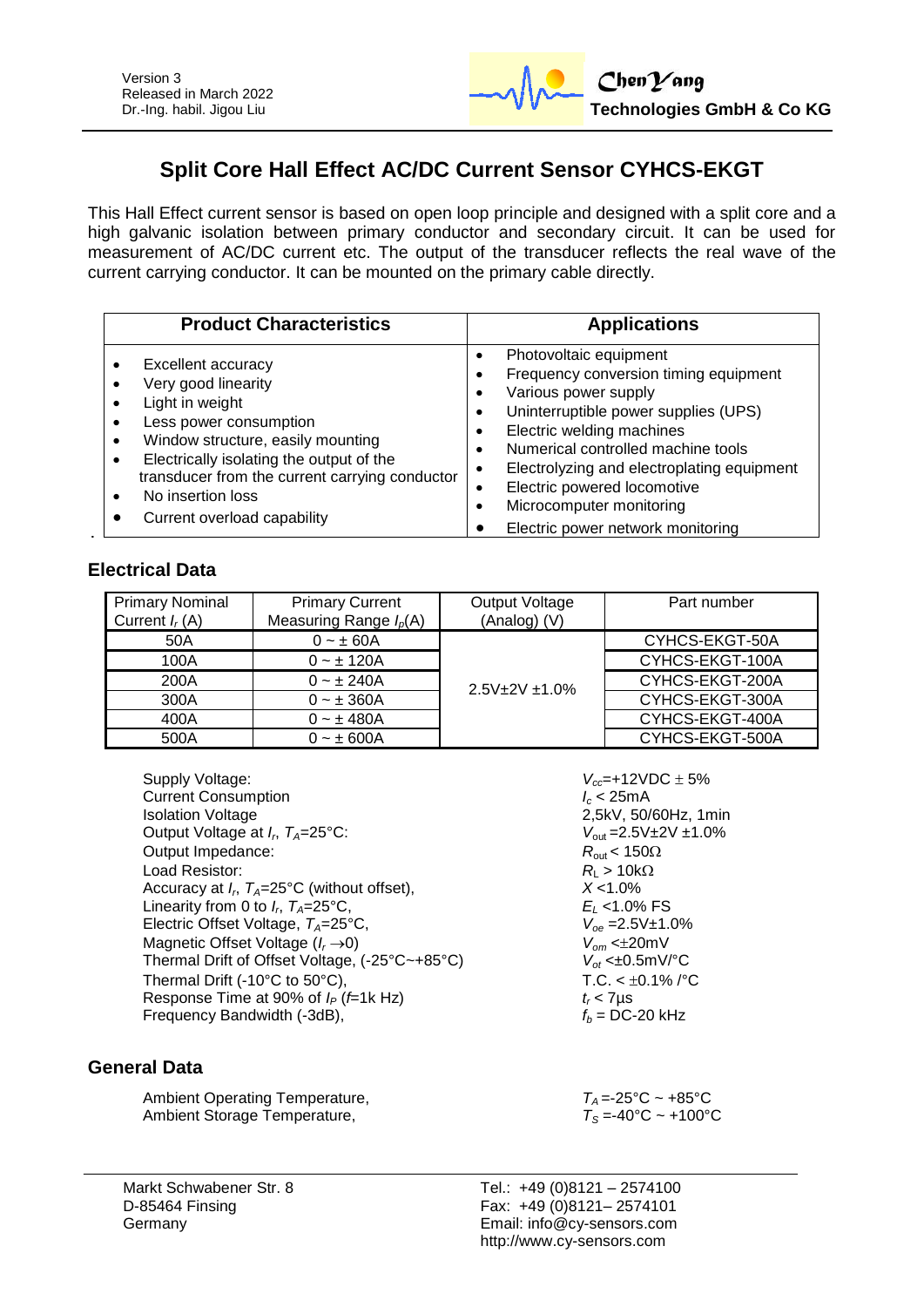

### **PIN Definition and Dimensions CYHCS-EKGT-XXXX-M**



OFS: Offset Adjustment GIN: Gain Adjustment